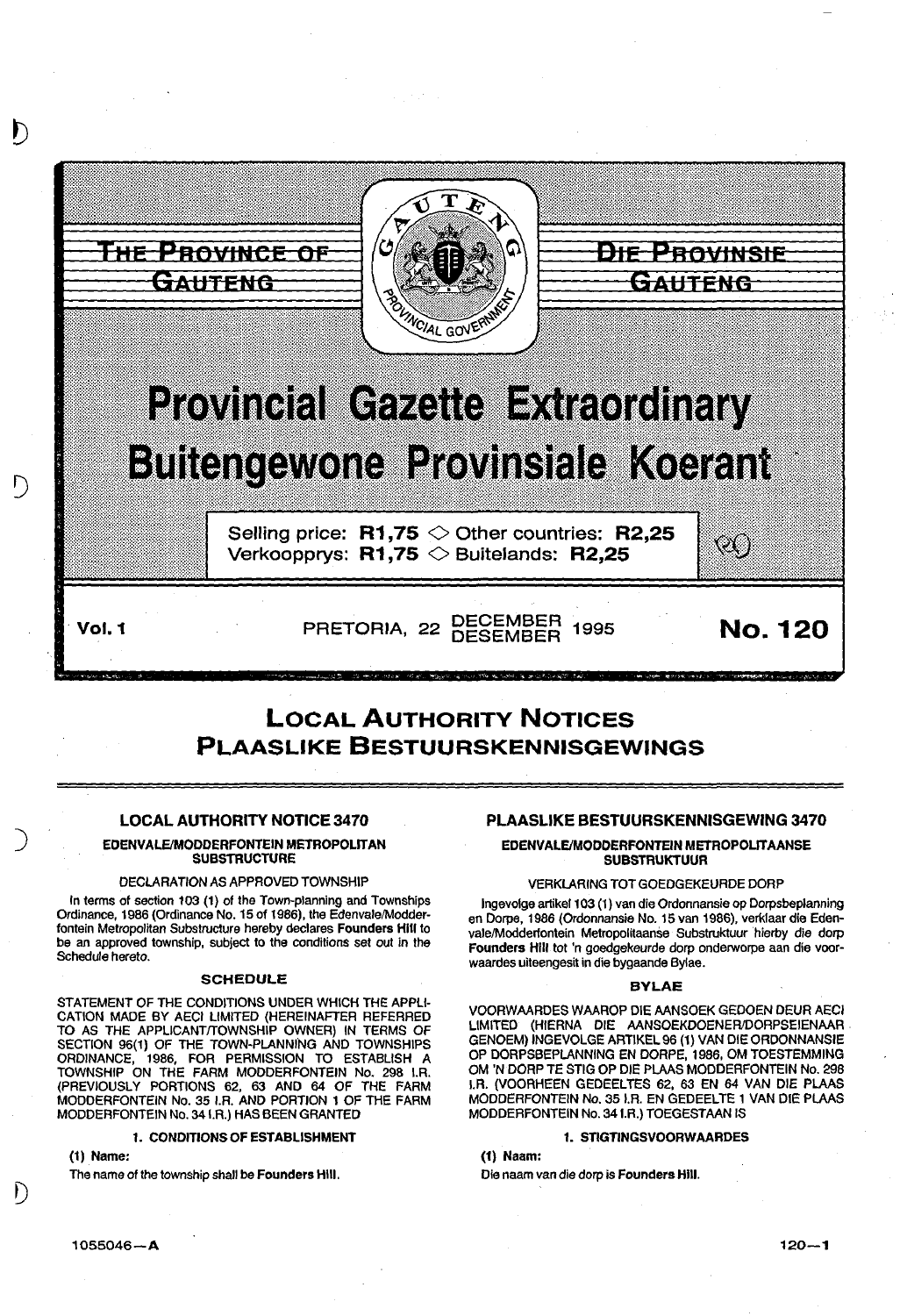#### 2 No.120 PROVINCIAL GAZETTE EXTRAORDINARY, 22 DECEMBER 1995

#### (2) Design:

The township shall consists of erven and streets as indicated on General Plan SG No. A 10770/1993.

#### (3) Disposal of existing conditions of title:

All erven shall be made subject to existing conditions and servi· tudes, if any, including the reservation of rights to minerals, but excluding-

(a) the following condition which affects Erf 26 in the township only:

(i) condition (a) in Deed of Transfer No. 18216/1937.

(b) the servitude in favour of Rand Water in terms of Notarial Deed of Servitude No. K 822011995 which affects Erven 21, 25 and 26, and Centenary Way in the township only.

#### (4) Access:

No ingress from Provincial Roads PWV 3, P91-1 or K-115 to the township and no egress to Provincial Roads PWV 3, P91-1 or K-115 from the township shall be allowed. Provided that-

except with the consent in writing of the Transvaal Roads Department, no ingress from Provincial Road K115 to the township into Erf 27, and no egress to Provincial Road K115 from the township into Erf 27 shall be allowed.

#### (5) Demolition of buildings and structures:

The township owner shall at his own expense cause all existing buildings and structures situated within the building line reserves. side spaces or over common boundaries to be demolished to the satisfaction of the local authority, when required by the local authority todoso.

#### 2. CONDITIONS OF TITLE

The erven mentioned hereunder shall be subject to the conditions as indicated, imposed by the Edenvale/Modderfontein Metropolitan Substructure in terms of the provisions of the Town-Planning and Townships Ordinance, 1986:

(1) *All* erven:

(a) The erf is subject to a servitude, 2m wide, in favour of the local authority, for sewerage and other municipal purposes, along *any* two boundaries other than a street boundary and in the case of a panhandle erf. an additional servitude for munici· pal purposes 2m wide across the access portion of the erf, if and when required by the local authority: Provided that the local authority may dispense with any such servitude.

(b) No building or other structure shall be erected within the aforesaid servitude area and no large-rooted trees shall be planted within the area of such servitude or within 2m thereof.

(c) The local authority shall be entitled to deposit temporarily on the land adjoining the aforesaid servitude such material as *may* be excavated by it during the course of the construction, maintenance or removal of such sewerage mains and other works as it, in its discretion *may* deem necessary and shall further be entitled to reasonable access to the said land for the aforesaid purpose subject to any damage done during the process of the construction, maintenance or removal of such sewerage mains and other works being made good by the local authority.

(d) Except with the written consent of the local authority, and subject to *any* conditions as it may impose, neither the owner nor *any* person shall sink *any* wells or boreholes on the erf, or abstract any subterranean water therefrom.

#### P. J. JACOBS, Acting Town Clerk.

Municipal Offices, P 0 Box 25, Edenvale, 1610.

*Date:* 19 December 1995.

(Notice No. 177/1995)

(2) Ontwerp:

Die dorp bestaan uit erwe en strata soos aangedui op Algemene Plan LG No. A 1077011993.

#### (3) Besklkklng oor bestaande titelvoorwaardes:

Aile erwe moet onderworpe gemaak word aan bestaande voorwaardes en serwitute, as daar is, met inbegrip van die voorbehoud van die regte op minerale, maar uitgesonderd-

(a) die volgende voorwaarde wat slegs Erf 26 in die dorp raak:

(i) voorwaarde (a) in Akte van Transport No. 1821611937.

(b) die serwituut ten gunste van Rand Water ooreenkomstig Notanele Akte van Serwituut No. K 822011995 wat slegs Erwe 21, 25 and 26, en Centenaryweg in die dorp raak.

#### (4) Toegang:

Geen ingang van Provinsiale Paaie PWV 3, P91·1 of K·115tot die dorp en geen uitgang tot Provinsiale Paaie PWV 3, P91-1 of K-115 • tit die dorp word toegelaat nie. Met dien verstande dat-

tensy die skriltelike toestemming van die Transvaal Paaie Departement verkry is, meet geen ingang van Provinsiale Pad K115 tot die dorp tot Erf 27, en geen uitgang tot Provinsiale Pad K115 uit die dorp tot Erf 27 word toegetaat nie.

#### (5) Sloping van geboue en strukture:

Die dorpseienaar moet op eie koste aile bestaande geboue en strukture wat binne boulyn reserwes, kantruimtes of oor gemeenskaplike grense geleë is, laat sloop tot bevrediging van die plaaslike bestuur wanneer die plaaslike bestuur dit vereis.

### 2. TITELVOORWAARDES

Die erwe hieronder genoem is onderworpe aan die voorwaardes aangedui, opgele deur die Edenvale-Moddertontein Metropolitaanse Substrukluur ingevolge die bepalings van die Ordonnansie van Oorpsbeplanning en Oorpe, 1986:

#### (1) Aile erwe:

(a) Die erf is onderworpe aan 'n serwituut 2m breed vir riolerings- en ander munisipale doeleindes, ten gunste van die plaaslike bestuur, langs enige twee grense, uitgesonderd 'n straatgrens en, in die geval van 'n pypsteelerf, 'n addisionele serwituut vir munisipale doeleindes 2m breed ocr die toegangsgedeelte van die erf, indien en wanneer verlang deur die plaaslike bestuur: Met dien verstande dat die plaaslike bestuur van enige sodanige serwituut mag afsien.

(b) Geen geboue of ander strukluur mag binne die voornoemde serwituutgebied opgerig word nie en geen grootwortelbome mag binne die gebied van sodanige serwituut of binne 'n afstand van 2m daarvan geplant word nie.

(c) Die plaaslike bestuur is geregtig om enige materiaal wat deur hom uitgegrawe word tydens die aanleg, onderhoud of verwydering van sodanige rioolhoofpypleidings en ander werke wat hy volgens goeddunke noodsaaklik ag, tydelik te plaas op die grond wat aan die voornoemde serwituut grens en voorts is die plaaslike bestuur geregtig tot redelike toegang tot genoemde grond vir die voorgenoemde doel, onderworpe daaraan dat die plaaslike bestuur enige skade vergoed wat gedurende die aanleg, onderhoud of verwyderings van sodanige rioolhoofpyplei· dings en ander werke veroorsaak word.

(d) Tensy die skriftelike toestemming van die plaaslike bestuur, en onderworpe aan enige voorwaardes as dit mag instel, nòg die eienaar nòg die op die erf sink, of enige ondergrondswater daarvan aftrek nie.

#### P. J. JACOBS, Waarnemende Stadskterk.

Munisipale Kantore, Posbus 25, Edenvale, 1610.

*Datum:* 19 Desember 1995.

#### (Kennisgewing No. 177/1995)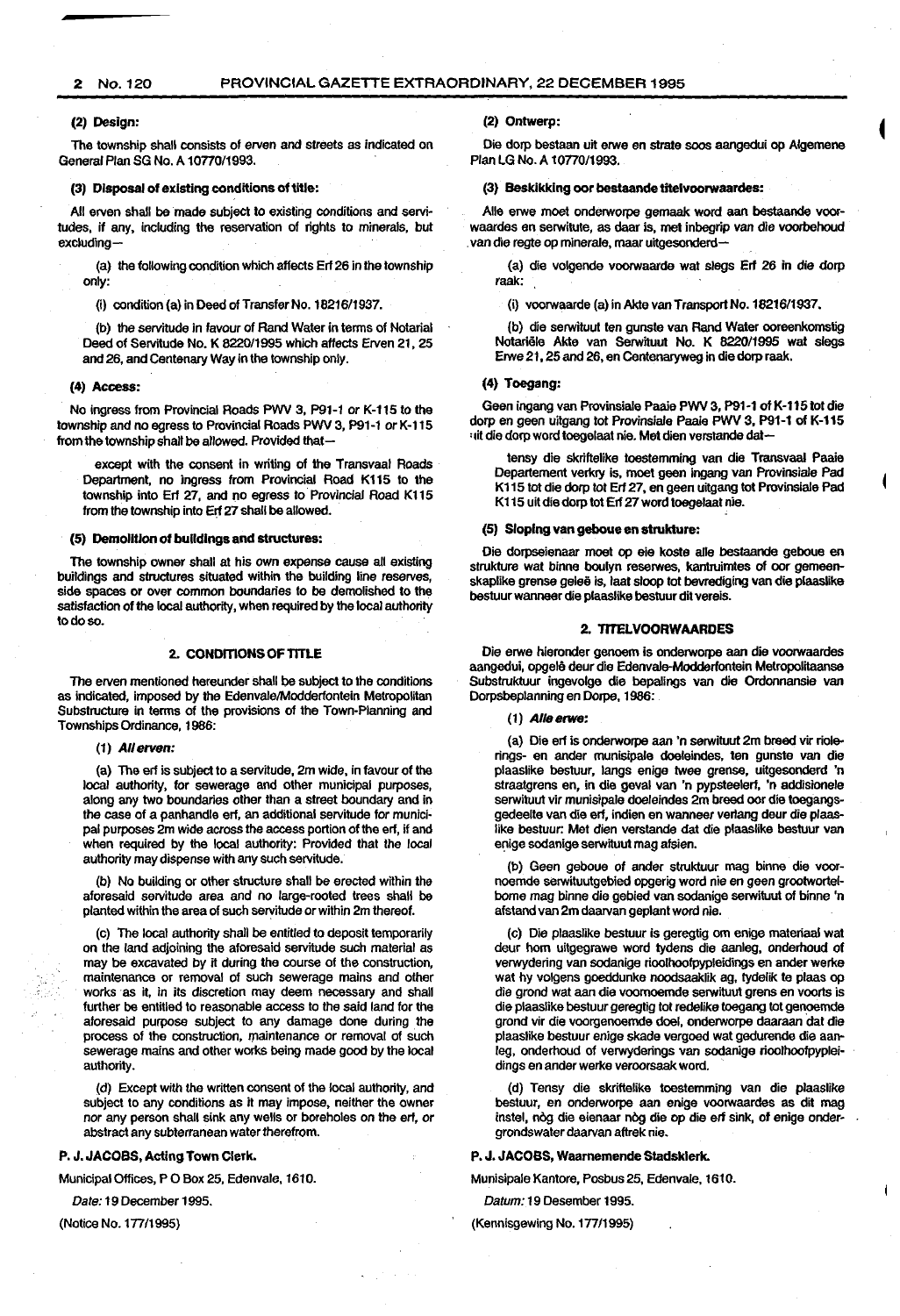# **LOCAL AUTHORITY NOTICE 3471**

#### **EDENVALE/MODDERFONTEIN METROPOLITAN SUBSTRUCTURE**

#### MODDERFONTEIN AMENDMENT SCHEME **1**

The Edenvale/Modderfontein Metropolitan Substructure hereby in terms of the provisions of section 125 of the Town-planning and Townships Ordinance, 1986, declares that it has approved an amendment of Modderfontein Town-planning Scheme, 1994, comprising the same land, as included in the Township of Founders Hill.

Map 3, Annexure and the scheme clauses of the amendment scheme are filed with the Acting Town Clerk, Edenvale/Modderfontein Metropolitan Substructure, and are open for inspection at all reasonable times.

The amendment is known as Modderfontein Amendment Scheme 1.

#### **P. J. JACOBS, Acting Town Clerk.**

Municipal Offices, P.O. Box25, Edenvale,1610.

19December1995.

(Notice No. 17811995)

#### **PLAASLIKE BESTUURSKENNISGEWING 3471**

#### EDENVALE/MODDERFONTEIN METROPOLITAANSE **SUBSTRUKTUUR**

#### MODDERFONTEIN-WYSIGINGSKEMA **1**

Die Edenvale/Modderlontein Metropolitaanse Subslrukluur verklaar hierby ingevolge die bepalings van artikel 125 van die Ordonnansie op Dorpsbeplanning en Dorpe, 1986, dat dit 'n wysigingskema synde 'n wysiging van dorpsbeplanningskema, 1994, wat uit dieselfde grond as die dorp Founders Hill beslaan, goedgekeur het.

Kaart 3, Bylae en die skemaklousules van die wysigingskema word in bewaring gehou deur die Waamemende Stadsklerk. Edenvale/Modderfontein Metropolitaanse Subslrukluur, en is beskikbaar vir inspeksie op aile redelike tye.

Hierdie wysiging staan bekend as Modderfontein-wysigingskema **1.** 

#### **P. J. JACOBS, Waamemende Stadsklerk.**

Munisipale Kantore, Posbus 25, Edenvale, 1610. 19 Desember 1995.

(Kennisgewing No. 178/1995)